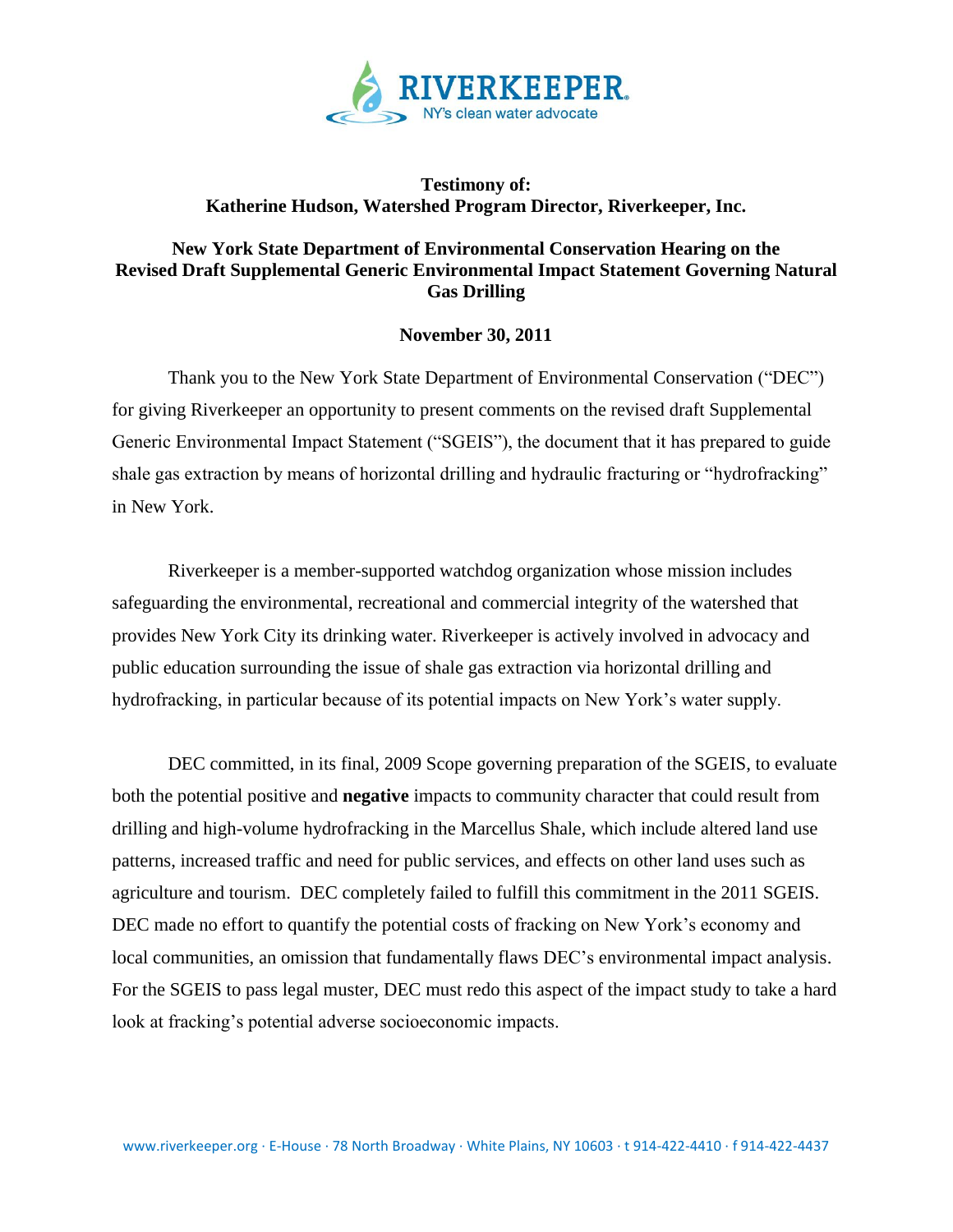l

Specific areas of concern include:

- The impact statement contains no estimate of costs to communities associated with increased demand for community social services, police and fire departments, first responders, local hospitals, etc. Similarly, how our governments are to deal with the hundreds of millions of dollars in annual road costs that fracking will bring is not explained.
- The impact statement ignores the potential negative impact to agriculture from land and water contamination risks.
- Potential negative impacts on tourism one of New York's most important industries are similarly dismissed without any serious consideration in the impact statement.

In a particularly glaring example of the deficiencies of the DEC's socioeconomic analysis, the SGEIS summarily dismisses potential risks to tourism in a single sentence. A onesentence statement that fracking will not harm tourism is no substitute for the hard look this issue deserves. DEC is playing Russian Roulette with one of our state's most valuable economic sectors if it does not come to grips with the risks identified by groups like the Southern Tier Central Regional Planning and Development Board, whose recent report on the potential impacts of hydrofracking on the tourism economy of the Southern Tier warns that the expansion of gas exploration through hydrofracking:

"threatens to do serious damage to the tourism sector by degrading visitor experiences and creating an industrial landscape that far outlives the profitability of gas extraction."<sup>1</sup>

There are a growing number of examples of recognized social and economic damage resulting from hydrofracking in other states. We have learned from Pennsylvania that industry will not cover all of its costs -- hydrofracking will require tax dollars to repair damage to local roads and to pay the various state and local agencies charged with permitting and monitoring this industrial activity. Most of the taxpayers and communities asked to foot these bills will receive no direct money from hydrofracking activities. Because of this apparent and potentially

<sup>1</sup>[http://www.stcplanning.org/usr/Program\\_Areas/Energy/Naturalgas\\_Resources/STC\\_Rumbach](http://www.stcplanning.org/usr/Program_Areas/Energy/Naturalgas_Resources/STC_RumbachMarcellusTourismFinal.pdf) [MarcellusTourismFinal.pdf,](http://www.stcplanning.org/usr/Program_Areas/Energy/Naturalgas_Resources/STC_RumbachMarcellusTourismFinal.pdf) Page 10.